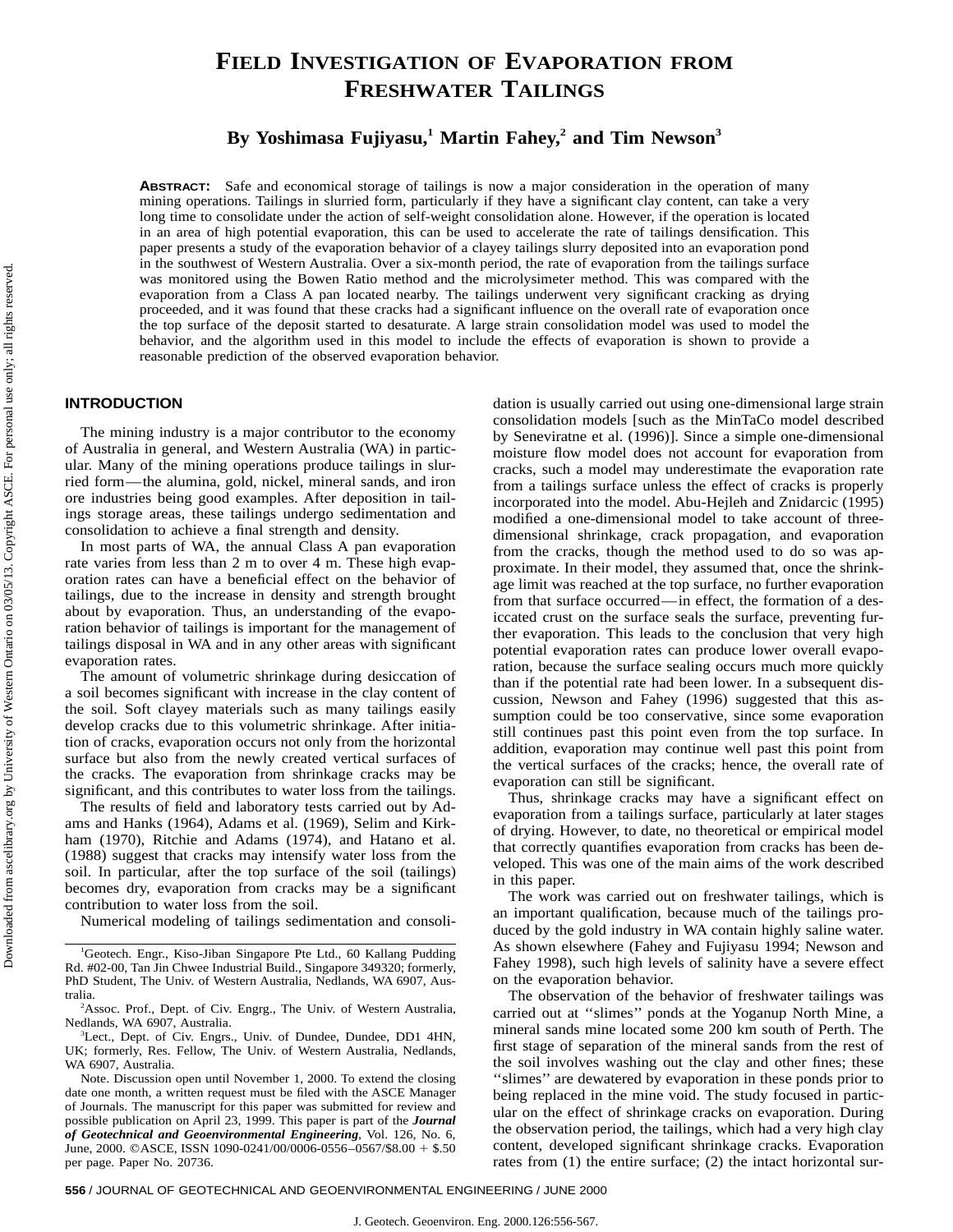face; and (3) the vertical surface of cracks were measured throughout the test period.

A Class A evaporation pan was set up adjacent to the test site, and the evaporation rates measured with this pan were compared with the evaporation rates from the tailings surfaces. The evaporation pan used is identical to the U.S. Weather Bureau's Class A pan, which consists of a cylindrical galvanized steel pan, 1.22 m in diameter and 0.25 m deep, fitted with a bird guard. Readings were taken at 9 am each working day.

Based on the test results, two semiempirical methods of estimating the evaporation rates from cracked freshwater tailings surfaces are proposed.

## **SITE DESCRIPTION**

## **Topography**

The site is at an elevation between 35 and 50 m AHD. The site map (Fig. 1) shows the locations and scale of tailings ponds in the active mine area. East of the mine site, the land rises gently; to the west, the topography slopes gradually toward the coast, which is approximately 16 km away. Most of the lowland areas have been cleared for agricultural development, and the uplands east of the mine site are generally uncleared and covered with natural eucalypt vegetation. This mine was operated by Westralian Sands Ltd. (now Iluka Pty. Ltd.) for the recovery of mineral sands.

#### **Climate**

The mine site experiences a Mediterranean-type climate of cool wet winters and hot dry summers. The average annual rainfall for the period 1979–1990 was 818 mm, and the annual Class A pan evaporation (with bird guard) is about 1,200– 1,400 mm (Luke et al. 1987). The annual average temperature is 16.2°C. Temperature ranges from a mean minimum of 11.9 $\degree$ C in winter to a mean maximum of 21.2 $\degree$ C in summer.

A rain gauge and Class A evaporation pan (with bird guard) were installed at the site at the location shown in Fig. 1. The monthly evaporation and precipitation data measured over a 12-month period from March 1995 through February 1996 at



**FIG. 1. Plan of Mine Area, Showing Location of Test Site in Pond #9, Yoganup North Mine**



**FIG. 2. Monthly Class A Pan Evaporation and Precipitation at Yoganup North Mine**

the site are depicted in Fig. 2. In this period the total cumulative evaporation was 1,749 mm, with a total rainfall of 815 mm, giving a net evaporation of 934 mm. Rainfall exceeded evaporation in May, June, July, and August. Note that the rainfall is very close to the 1979–1990 average.

The day-time wind direction data recorded at Bunbury (20 km northwest of the mine site), which is the nearest available, indicated that summer and autumn winds are mostly from the southeast and southwest. Winds during spring are mostly from the southwest and northwest, while winter winds are mainly southwesterlies.

#### **Operation**

The soil containing the heavy mineral sands are mined using dry mining (strip mining) techniques. In the hydraulic separation process that follows, the clayey fraction, which is predominantly kaolinite, is first separated from the sands by washing before the heavy minerals are separated from the lighter sands by gravity methods. The resulting dilute fine tailings or ''slimes'' are pumped via pipeline to large shallow evaporation ponds (approximately 2–3 m deep). At this stage, the water contents are between 2,000 and 3,000% (solids content between 3 and 5%). Sedimentation occurs rapidly, and the supernatant water passes over a recovery weir and is pumped back to the processing plant. The measured ''sedimentation water content'' of the tailings is about 350% (solids content of about 22%). When the ponds are full, they are left dormant for six months or more to allow the tailings to harden by consolidation and desiccation. They are then reexcavated and mixed back with the sand fraction for backfilling the open pit. These slimes ponds are the subject of the evaporation study described in this paper.

## **Location of Field Test Sites**

Observations of tailings drying behavior were carried out within two slime ponds, at four sites in Pond #8, and at one site in Pond #9. However, in this paper, only the results from Pond #9 are reported. This site is designated 9OZ (Pond #9 observation zone). These locations are shown in Fig. 1. The results from Pond #8 are presented by Fujiyasu (1997).

Pond #9 was built on a previously undisturbed area of bush. According to geological trends in the mine site, generally a sand layer lies at the surface, suggesting that the hydraulic conductivity of the base of Pond #9 is quite high. Tailings were pumped into Pond #9 from January 24, 1995, to April 19, 1995. At the end of filling, the depths of tailings was approximately 2–3 m.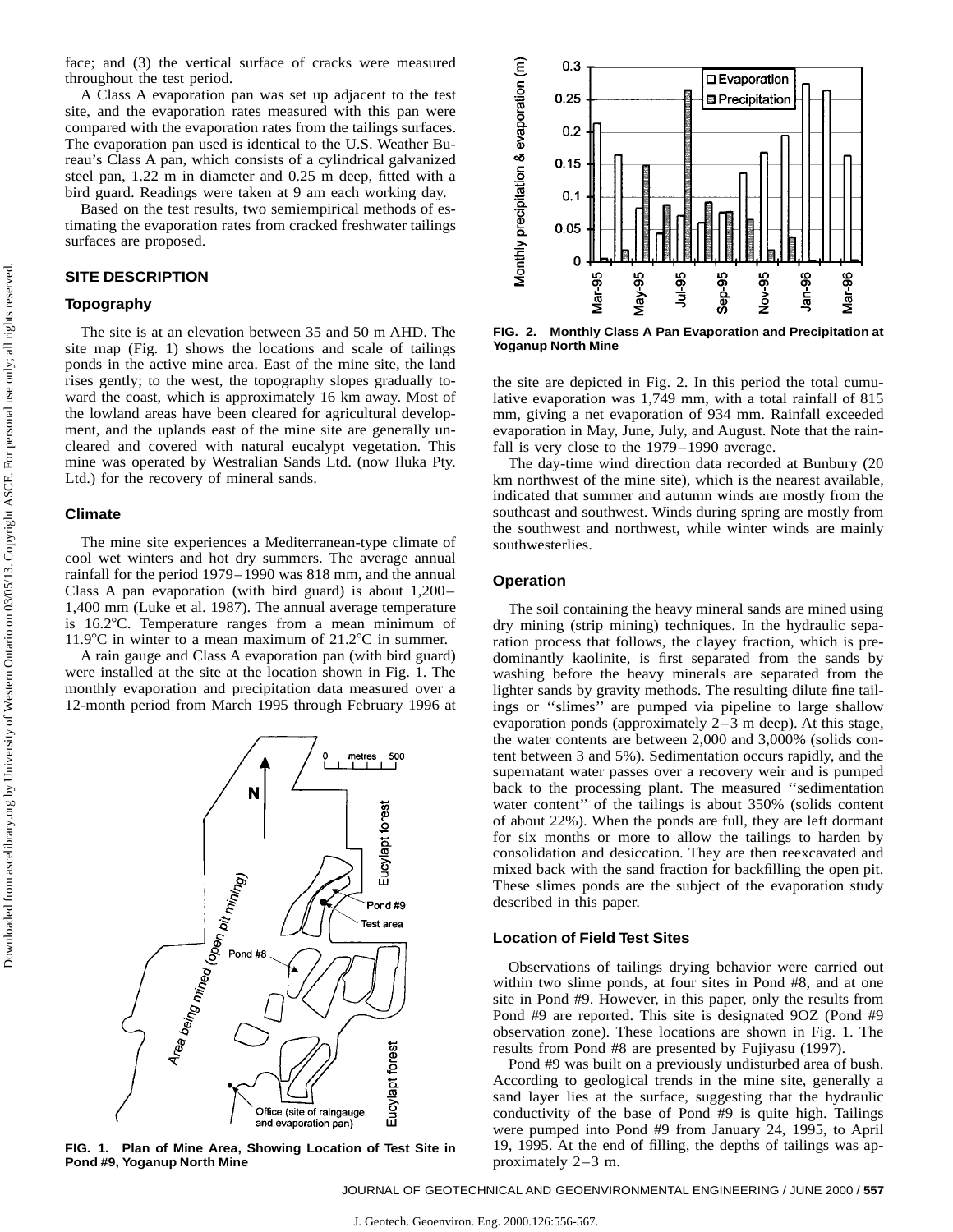### **MATERIAL DESCRIPTION**

Samples of the ''as pumped'' tailings were taken directly from the pipeline that transported the tailings to the drying ponds. The following soil tests were carried out using these tailings.

#### **Classification Tests**

Analysis of a tailings water sample obtained from the thickener tank showed very low chemical concentration, with a total dissolved solids content of about 100 ppm. Thus, the tailings water can be taken to be effectively fresh water.

The properties of the tailings material are listed in Table 1. This indicates that the tailings material is a high plasticity clay. Analysis of the tailings using X-ray diffraction indicated 80% kaolinite, 10% quartz, and 10% goethite. The tailings are a deep red color when wet, due to the presence of iron oxides.

#### **One-Dimensional Consolidation Properties**

Compressibility and hydraulic conductivity relationships of the test material were determined from centrifuge consolidation tests and conventional consolidation tests (using a Rowe cell). The results of these tests are presented as plots of void ratio versus effective stress in Fig. 3 and of hydraulic conductivity versus void ratio in Fig. 4. The curves fitted to the data are represented by the following equations:

$$
e = 5.032 \times (\sigma_v' \cdot kPa)^{-0.254}
$$
 (1)

$$
k = \left(\frac{e^{5.0}}{1+e}\right) \times 10^{-5} \text{ (m/day)}\tag{2}
$$

where  $k =$  hydraulic conductivity (m/day);  $e =$  void ratio; and  $\sigma'_v$  = vertical effective stress (kPa).

#### **Suction–Water Content Relationship**

The suction–water content relationship for the tailings was determined by using the noncontact filter paper method (Faw-

**TABLE 1. Soil Properties of Yoganup North Mine Tailings**

| Property<br>(1)                                                  | Yoganup North Mine tailings |
|------------------------------------------------------------------|-----------------------------|
| Specific gravity $(G_s)$<br>Clay content $(<2 \mu m)$ determined | 2.70                        |
| by hydrometer method                                             | 60%                         |
| Liquid limit, $w_L$                                              | 96                          |
| Plasticity index, $I_n$<br>Shrinkage limit                       | 61<br>19                    |



**FIG. 3. Void Ratio versus Matric Suction or Vertical Effective Stress Relationships for Yoganup North Tailings**



**FIG. 4. Void Ratio versus Hydraulic Conductivity Relationships for Yoganup North Tailings**

cett and Collis-George 1967; Chandler and Gutierrez 1986). Tailings obtained from various depths at Pond #9 were used for the tests. Since the chemical concentration in the tailings water was very low, the measured suction was regarded as the matric suction.

The results are included in Fig. 3 with the  $e - \sigma'_{v}$  relationship determined from the consolidation tests. (In effect, the void ratios shown relate to the ratio of the saturated void volume compared with the volume of solids, since the void ratio shown for the unsaturated samples was simply calculated as being  $w \cdot G_s$ , where  $w =$  water content.)

## **EXPERIMENTAL PROCEDURE**

## **Observation of Tailings Drying Behavior**

The layout of the field test site (9OZ) in Pond #9 is shown in Fig. 5. The observations of crack growth were carried out in the  $5 \times 5$  m "crack observation zone" (COZ) shown in this figure. The depth of tailings at the beginning of May 1995 in the COZ was approximately 2 m. The dimensions (depth, width, and length) of all cracks developed in COZ were measured with a tape measure every few weeks until the tailings shrinkage ceased. Water content and vane shear strength profiles were frequently measured during the soil drying process (from May 1995 to March 1996) in the area surrounding the COZ, as shown in Fig. 5. Settlement of the tailings surface was measured relative to the tops of two steel rods that were driven into the sand below the base of the pond. All test activities were carried out carefully so as not to affect development of cracks.

Fig. 6 shows the test area at three different stages of drying. The COZ is outlined on these photographs.

#### **Direct Surface Evaporation Measurement**

The ''microlysimeter'' method developed by Boast and Robertson (1982) was used to obtain direct measurements of surface evaporation from tailings. In essence, the method involves taking a 100 mm diameter by 100 mm long sample in a sample tube. The base of the tube is sealed, and the total weight is obtained. The tube is then put back into the ground such that the top of the sample in the tube is at the same level as the original ground surface. After 24 hours, the sample tube is retrieved, re-weighed, and the water loss obtained. The fact that the base of the sample tube is sealed has no effect on the evaporation rate from the surface over a 24 hour period (Boast and Robertson 1982), and so, provided that the surface sample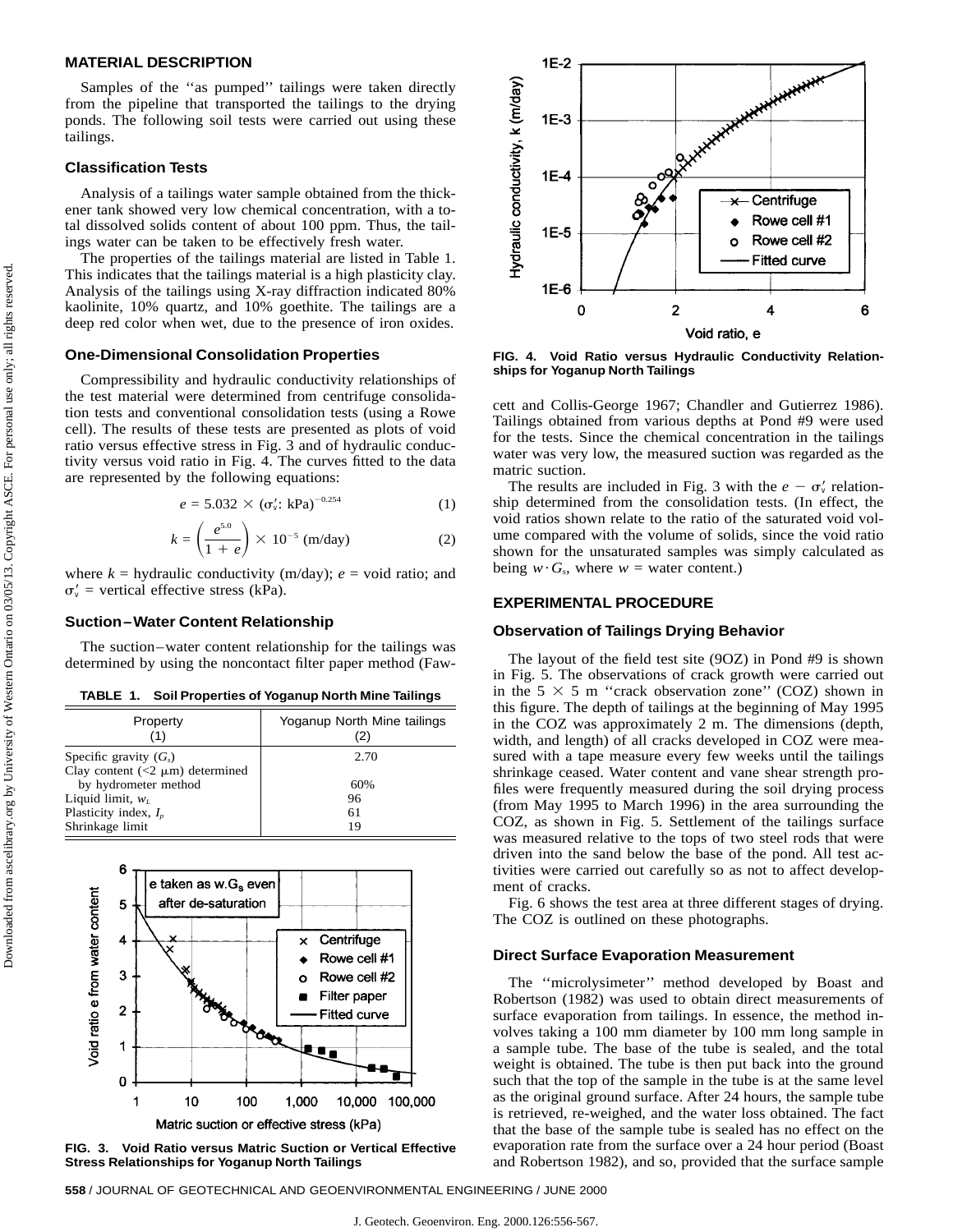

**FIG. 5. Schematic Plan View of Arrangement at Test Site in Pond #9**

in the sample tube is the same as that of the surrounding undisturbed area, this 24-hour reading gives a good measure of the evaporation from that surface. In most of the tests, the tubes were made of PVC. These are preferable to metal tubes, because the high thermal conductivity of the latter could have an effect on the temperature in the sample and hence affect the evaporation rate.

A variation of the microlysimeter method was developed for determining the evaporation from the faces of cracks. The method used is illustrated in Fig. 7. A thin-walled aluminum alloy sampler, with the dimensions shown, is pushed down the face of the crack to the full depth of the sampler, and a sample is extracted. This sample is then subsectioned into a number of smaller samples, each of which is placed in an aluminum foil container. Each sample is weighted and replaced in its original position in the slot in the crack from which it was obtained. Re-weighing after 24 hours allows the loss due to evaporation to be obtained. Full details of the techniques used are given in Fujiyasu (1997).

Using these methods, evaporation from the top surface and from the vertical faces of shrinkage cracks was measured. In most of the cases, an identical cylindrical lysimeter filled with freshwater (water lysimeter) was used to monitor evaporation demand at the site where soil lysimeter tests were carried out.

#### **Indirect Surface Evaporation Measurement**

The microlysimeter technique is an accurate, low-cost method of measuring the evaporation flux from a point on a bare soil surface. However, the technique does not allow continuous monitoring of evaporation flux when the test location is remote and the monitoring period is long. Moreover, the



 $(b)$ 



**FIG. 6. Crack Development in COZ at Three Different Dates: (a) 25 October 1995; (b) 16 November 1995; (c) 12 December 1995**

evaporation flux from a cracked surface can be highly nonuniform and is difficult to estimate using this method.

The Bowen ratio approach (Bowen 1926) is one of the flux estimation methods that can be used to complement the microlysimeter technique. The net radiation energy  $R_n$  (W/m<sup>2</sup>) received at the ground surface is the algebraic sum of the incoming and outgoing short-wave radiation and the incoming and outgoing long-wave radiation. The energy balance equation for the ground surface may be written in the form

$$
R_n = H + L_e E + G \tag{3}
$$

where  $H =$  sensible upward (air) heat flux (W/m<sup>2</sup>);  $L_e =$  latent heat of vaporization (J/kg);  $E =$  evaporation rate (kg/m<sup>2</sup>·s); and  $G =$  soil heat flux (W/m<sup>2</sup>), which is the heat flowing either downwards  $(+)$  into the ground, or upwards  $(-)$  towards the surface (the latter occurring at night). This equation states that the difference between all energy fluxes towards the ground surface and those away from it is equal to the heat used in evaporation. Thus, if the energy fluxes can be measured, the steady-state rate of evaporation can be determined. This is the basis of the Bowen ratio method of determining evaporation rate. This method partitions the available energy  $(R_n - G)$  into sensible heat flux  $(H)$  and latent heat  $(L_eE)$ , and expresses this as a ratio  $\beta$ , where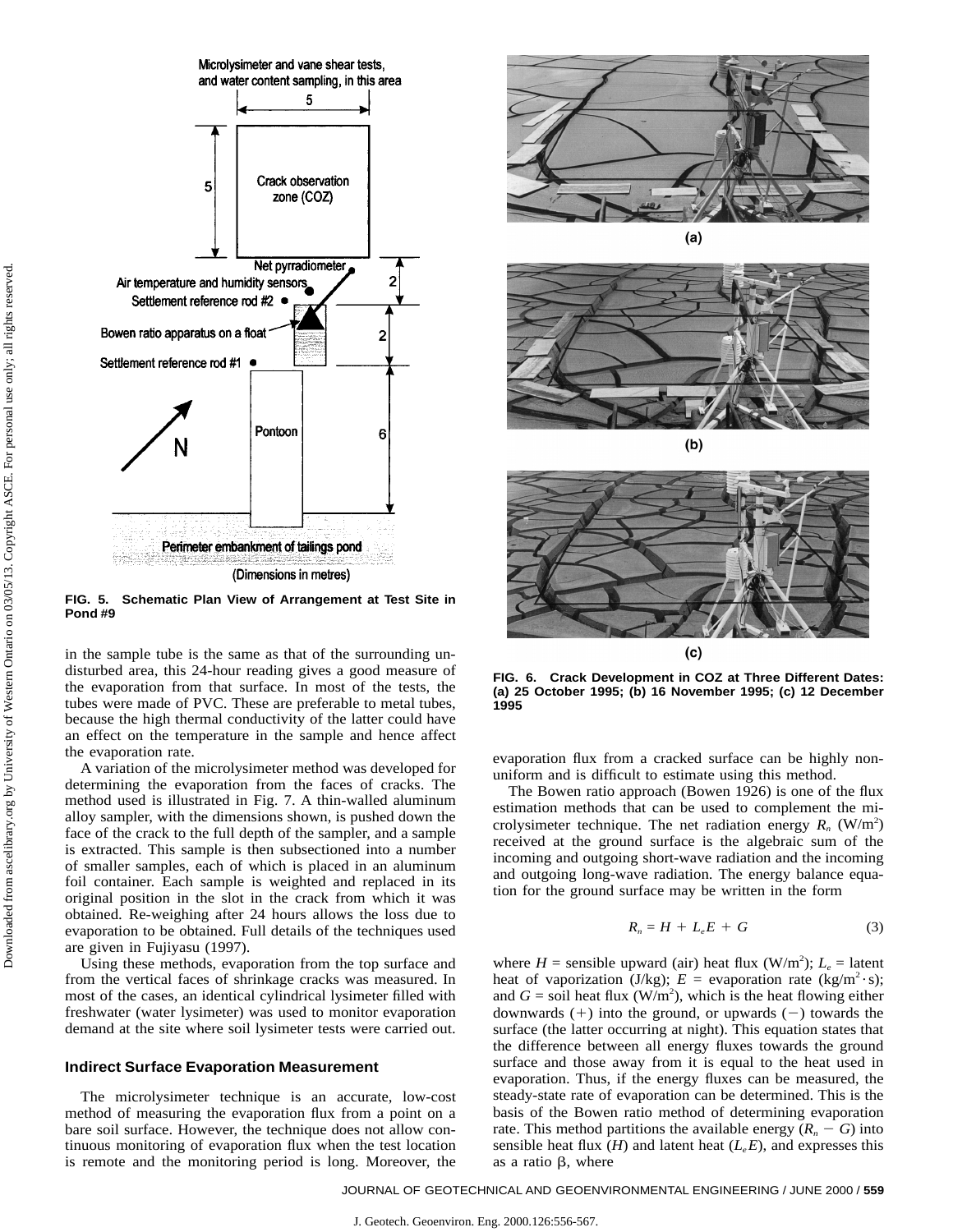



**FIG. 8. Schematic View of Bowen Ratio Weather Station**

$$
\beta = \frac{H}{L_e E} = \frac{\rho c_{pm} K_h \frac{dT_d}{dz}}{\rho L_e K_v \frac{dh_s}{dz}} = \frac{c_{pm}}{L_e} \left(\frac{dT_d}{dh_s}\right) = \gamma \frac{dT_d}{dh_s}
$$
(4)

In this equation, the thermodynamic value of the psychrometric constant  $\gamma = c_{pm}/L_e$ , where  $c_{pm}$  = specific heat (J/kg·°C) of moist air (density  $\rho$ ) at constant pressure. The equation states that  $\beta$  can be derived from changes in dry bulb temperature  $T_d$  (°C) and in specific humidity  $h_s$  (kg/kg) over the same height interval  $dz$ . The quantities  $K_h$  and  $K_v$  (m<sup>2</sup>/s) are the eddy transfer coefficients of heat and water vapor, respectively, and are assumed to be equal in this approach. Thus,  $\beta$  is determined by measuring the dry bulb temperature and humidity at two different heights above the surface. The available energy is measured by determining the net radiation  $(R_n)$  and the soil heat flux  $(G)$ , and  $E$  is then determined as

$$
E = \frac{R_n - G}{L_e(\beta + 1)}\tag{5}
$$

The Bowen ratio approach requires the use of a so-called Bowen ratio weather station. The weather station used is shown in Fig. 6, and a schematic drawing is given in Fig. 8. The instrumentation includes a pyranometer and net radiometer to measure net radiation  $(R_n)$ , humidity and temperature sensors located at 1 m and 2 m above the soil surface to measure the sensible heat flux  $(H)$ , and temperature and heat flux sensors in the soil to measure downward (or upward) soil heat flux (*G*). The weather station was mounted on a fiberglass float at the site.

Some errors caused by: (1) ''edge effects'' due to the location of the station; and (2) the effect of the error in soil heat estimation were possible. However, the calculated evaporation rates compared very well with the values obtained from the volume change rates in the tailings, as discussed later, and hence appear to be reasonable. More detailed discussions on these effects can be found in Fujiyasu (1997).

Aluminium container

Replace containers

in groove

## **RESULTS AND DISCUSSION**

#### **Overall Evaporation Behavior**

Filling of tailings into Pond #9 was completed on March 19, 1995, and the depth of tailings measured on May 9, 1995, at 9OZ was approximately 1,900 mm. Water content profiles through the tailings were determined at intervals by pushing a thin-walled sampler into the tailings and extracting core samples, which were subsampled to provide water content values. The drying of the tailings with time is illustrated by the plots of water content versus depth below the surface for various dates shown in Fig. 9, and by the plot of the water content of the upper 5 mm of the tailings surface versus time in Fig. 10. The shrinkage limit (19) for the tailings is indicated by the dashed line in each figure. This shows that prior to mid-January 1996, all of the profile probably remained fully saturated, and even when desaturation occurred at the surface, drying continued at all depths.

Fig. 11 shows a comparison of measured surface settlement and cumulative evaporation from a Class A pan, with condi-



**FIG. 9. Water Content Profiles at Different Dates in Pond #9**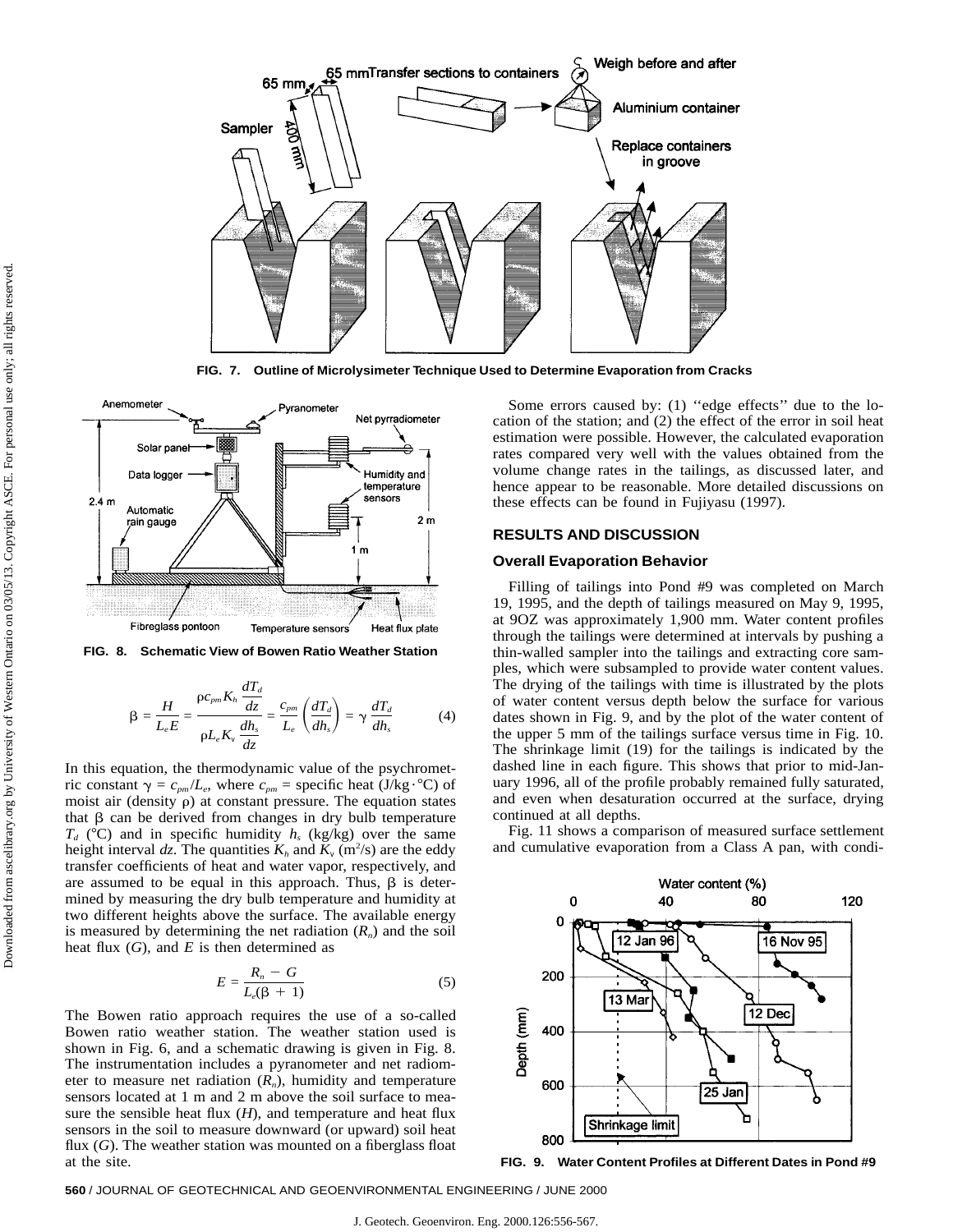

**FIG. 10. Change in Surface Water Content with Time**



**FIG. 11. Comparison of Surface Settlement and Cumulative Pan Evaporation FIG. 12. Evaporation Rates Obtained from Class A Pan and**

tions on September 22, 1995, being taken as the datum. Cracking only started to occur at about this date. Prior to this date, the total water loss deduced from the measured settlement is slightly greater than the cumulative pan evaporation. This is due to seepage through the base of the pond. However, from this date onwards, very little base seepage would have occurred (numerical modeling, discussed later, confirmed that this was the case); hence, the volume loss from the tailings is considered to be almost equal to the water loss due to evaporation during the period September 22, 1995, to March 4, 1996, in the following discussion.

In Fig. 11, the volume loss calculated from surface settlement is shown to lag behind the cumulative pan evaporation from early November 1995 onwards, even though desaturation of the surface did not start until early January 1996. However, when the volume of cracks is taken into account, much better agreement with the cumulative evaporation is obtained, as shown by the plot of total volume loss in this figure. The volume loss per unit area of tailings after initiation of cracks (at the end of September 1995) was calculated for the COZ as the sum of surface settlement and crack volume per unit area. In these calculations, the cross-sectional shape of a crack was assumed to be a triangle (becoming a trapezium after the crack reached the base of the pond), and the volume was then simply the cross-sectional area times the measured length of the crack.

Before the start of desaturation of the soil in early January 1996, the total volume lost by the tailings should be equal to the water loss from tailings. Even after desaturation started,



**Volume Loss Measurements**

the water loss from the unsaturated zone would have been very small; hence, the volume loss would still be a reasonable estimation of the total water loss from the tailings.

It may therefore be concluded that the estimate of water loss based on the volume loss of the tailings (settlement plus volume of shrinkage cracks) is the best estimate of actual water loss from the tailings in the study period. In the subsequent discussion, this measurement of evaporation will be designated  $E_{\nu\text{-loss}}$ 

Using the data in Fig. 11, averaged rates (mm/day) of water loss  $(E_{\nu\text{-loss}})$  from the tailings after September 22, 1995, were calculated and plotted with averaged Class A pan rates in Fig. 12(a). The averages were obtained over periods indicated by the ''steps'' in the plots in this figure. Fig. 12(b) shows the average  $E_{\nu\text{-loss}}$  rates in the same periods normalized by both the Class A pan gross rate  $(E_{\text{pan}})$  and the Class A pan rate less the rainfall in the period  $(E_{\text{net}})$ . This shows that the relative rates of water loss  $E_{\nu\text{-loss}}/E_{\text{pan}}$  were above 0.8 for the fourmonth period from October 1995 to January 1996. Thus, the evaporation rate from the tailings was very close to the pan evaporation rate in a period when the evaporation rate was moderate and the water content of tailings surface was sufficiently high. In February and March 1996, the combination of low water content near the tailings surface (see Fig. 9) and high evaporation demand reduced relative evaporation rates to 0.5–0.6. Thus, it can be said that the overall evaporation rate from the tailings had dropped to about 50% of the potential rate by the end of the study period. In the following sections, it will be shown that this relatively high rate was maintained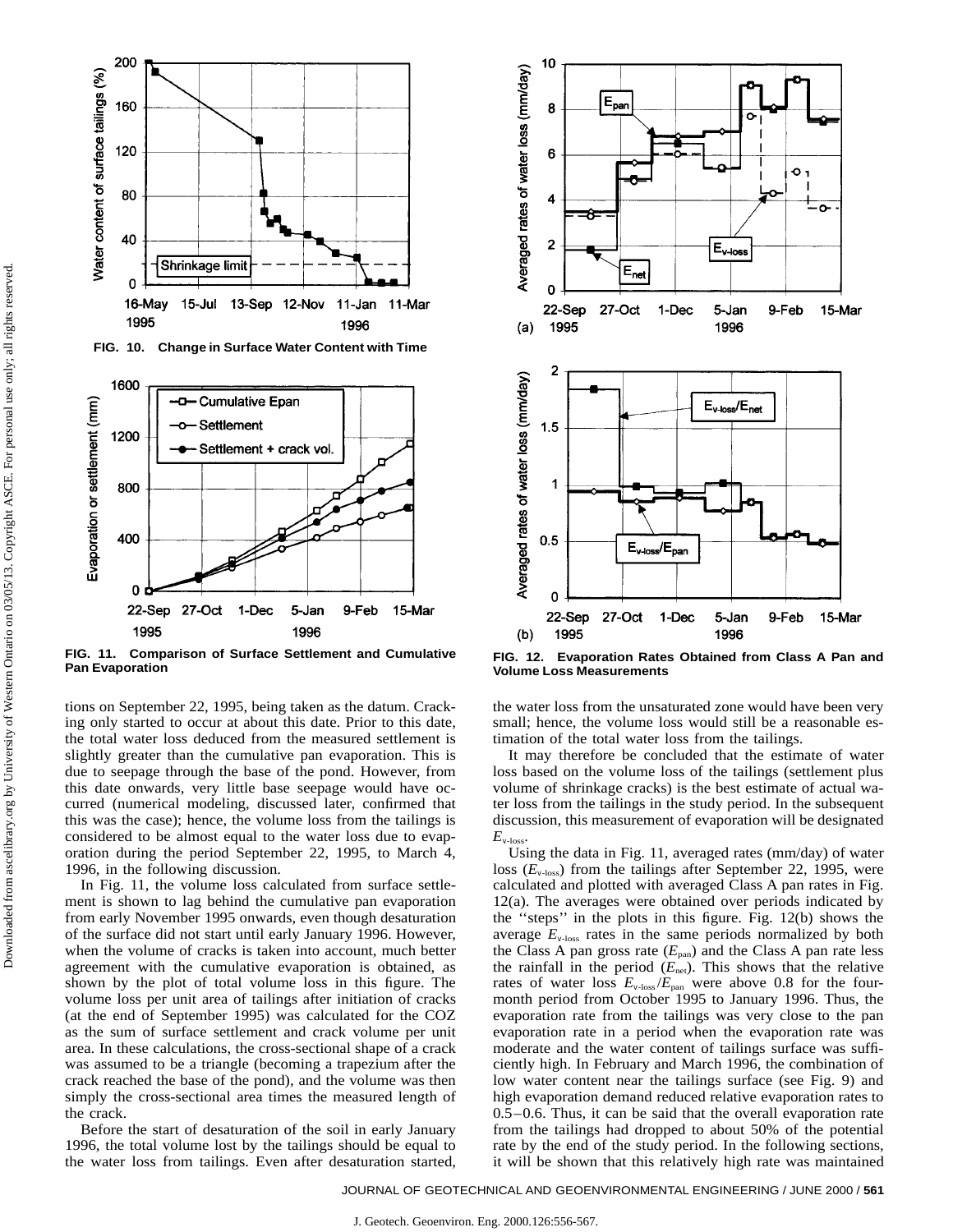to the end mainly because of the growth of cracks in the tailings surface.

## **Evaporation from Intact Horizontal Surface and from Cracks**

Microlysimeter tests were carried out on areas of the intact horizontal surface in the zone surrounding the COZ (see Fig. 5). Two microlysimeters (one containing tailings that had been carefully sampled from the tailings surface and the other containing fresh water) were simultaneously used to measure daily values of tailings and fresh water evaporation (i.e., evaporation demand). The result of the tests are summarized in Fig. 13. In this figure, the rates shown are for a particular 24 hour period (whereas the data in Fig. 12 are average rates over extended periods). The three sets of data shown in Fig. 13 are from the Class A pan  $(E_{\text{pan}})$ , the microlysimeter filled with freshwater  $(E_{\text{fw-lys}})$  and the microlysimeter filled with tailings  $(E_{\text{soil-lys}})$ . The evaporation from the intact horizontal surface of the tailings was similar to  $E_{\text{pan}}$  and  $E_{\text{fw-lys}}$  up to and including the data obtained on January 11, 1996. The later readings show a severe reduction in evaporation rate from the intact horizontal tailings surface.

Evaporation occurred not only from intact horizontal surfaces but also from crack openings. The cracks gradually developed during the six months of the test period. The development of cracks observed in the COZ is illustrated in Fig. 14. The ''open circle'' symbols show the decrease in intact horizontal surface area due to shrinkage and cracking of the surface. In this figure, the intact horizontal surface area in the COZ is normalized by the initial total surface area  $(25 \text{ m}^2)$ . The cracks appeared at the end of September 1995, and the surface tailings shrunk continuously until the normalized horizontal surface area dropped to about 0.6 by the middle of January 1996. The behavior is consistent with the water content data in Figs. 9 and 10, which show that the water content of the tailings surface dropped below the shrinkage limit (19%) at about the middle of January 1996. Note that the water content profiles were determined from samples taken from positions more than 150 mm away from the nearest crack. Fig. 6 shows the crack development in the COZ. The area surrounded by the solid line indicates the crack observation zone (COZ). These photographs were taken on September 25, 1995, November 16, 1995, and December 12, 1995, respectively.

The ''solid circle'' symbols in Fig. 14 show the increase in total exposed surface area in the COZ, which includes the vertical surfaces of cracks and the intact horizontal surface area. In this plot, the total exposed surface area is normalized



 $\overline{\mathbf{A}}$ Cracks reach Normalised surface areas in COZ  $3.5$ base of pond 3  $2.5$  $\overline{2}$ - Total exposed surface area  $1.5$ Intact surface area 1  $0.5$ o 0 13-Sep 23-Oct 2-Dec 20-Feb 11-Jan 1995 1996

**FIG. 14. Change in Intact Surface Area and Exposed Crack Surface Area Normalized by Initial Top Surface Area in COZ**

by the initial exposed surface area  $(25 \text{ m}^2)$ . At the maximum, the total exposed surface area was 4 times larger than the initial value. After the cracks reached the base of the pond at the beginning of February 1996, no further increase in exposed surface area was possible and the value decreased from then on.

To determine evaporation from crack openings directly, the microlysimeter technique was applied to the vertical surfaces of the cracks, as explained previously (see Fig. 7). Fig. 15 shows some examples of evaporation profiles from vertical surfaces of cracks at various times, plotted against normalized depth in the crack (the depth normalized by the total depth of the crack). Dimensions (width and depth in mm) of each crack are also shown in these figures. Where water contents near the surface were high (on November 16, 1995, and December 18, 1995), evaporation rates were the highest at the surface and decreased monotonically with depth. However, as the top part of the cracks dried out, the highest evaporation rates occurred from points some distance below the surface (see data for January 14 and February 22, 1996).

Assuming the evaporation rates at the bottom of cracks (normalized depth  $= 1$ ) were zero, evaporation rates from crack openings can be estimated by integrating the evaporation rates along the vertical crack surface. (The accuracy of these calculations is probably quite poor, so the following results should be viewed as being qualitative, rather than quantitative.) The values obtained were divided by the plan area of each crack opening and compared with the evaporation rates from the intact horizontal surface measured with vertically installed microlysimeters. Fig. 16(a) shows the measured data, compared with the  $E_{\text{pan}}$  values. It is emphasized that the actual evaporation rate per unit area of crack (vertical) surface is much less than shown here, since the actual surface area of each crack is much greater than the plan area of the crack opening.

The proportion of total evaporation coming from the cracks is shown in Fig. 16(b). This was obtained using the equation

$$
\frac{E_{\text{crack}}}{E_{\text{total}}} = \frac{E_{\text{crack}} A_{\text{crack}}}{E_{\text{crack}} A_{\text{crack}}} + E_{\text{intact}} A_{\text{intact}}
$$
(6)

where  $E_{\text{crack}}$  = evaporation rate from a unit plan area of crack opening as determined above;  $A_{\text{crack}} =$  horizontal surface area (plan area) of the crack opening;  $E_{\text{intact}} =$  evaporation rate from a unit area of intact horizontal surface; and  $A<sub>intact</sub> = area of$ intact horizontal surface. This plot suggests that the percentage of evaporation from the crack opening continuously increased with the development of cracks, and at the end of February

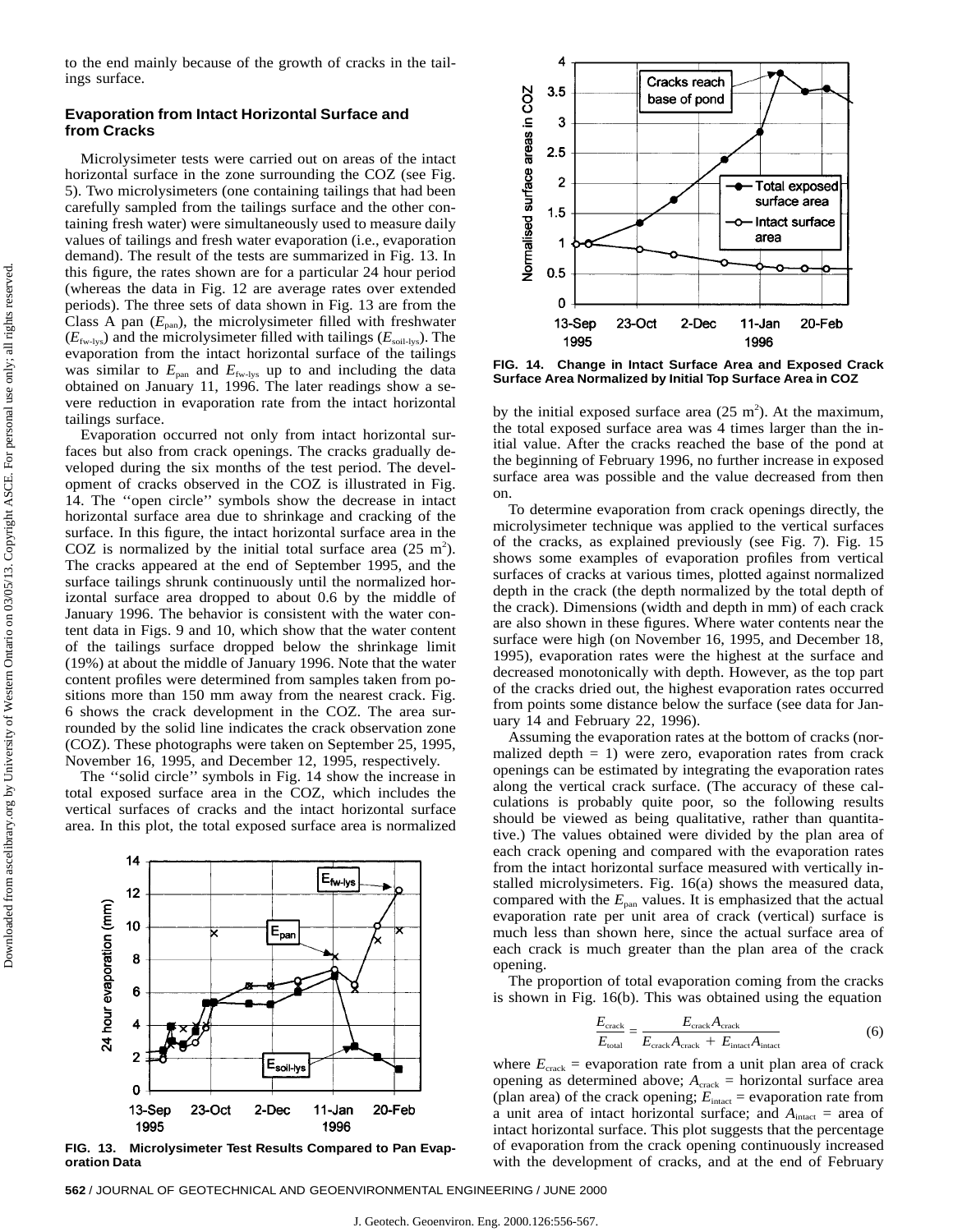



**FIG. 15. Evaporation Rates from Vertical Surfaces of Cracks**

1995, 80–90% of total evaporation was occurring from crack openings.

These results can be used to estimate the total evaporation rate per unit plan area (including cracks and intact surface). The result (labeled  $E_{\text{total}}$ ) is compared in Fig. 17 with the measurements made of total volume loss in the tailings  $(E_{\nu \text{-loss}})$  and the pan rate  $(E_{\text{pan}})$ . This shows that the estimate based on measurement of evaporation from cracks is higher than  $E_{\nu\text{-loss}}$ , especially up to early January 1996. Since  $E_{\nu\text{-loss}}$  is regarded as the most accurate measurement of total evaporation loss, the estimate based on measurements from the cracks appears to be too high. This reinforces the point made earlier that the accuracy of this calculation is questionable, and the results should be regarded as being only qualitative. However, they do show that evaporation from cracks is important.

## **Estimation of Evaporation Using Bowen Ratio Method**

The Bowen ratio method of determining evaporation rate gives continuous readings with time. These readings are influenced by evaporation both from the intact surface and from the cracks. Fig. 18 shows a comparison of the daily rates determined by the Bowen ratio method,  $E_{\text{Bowen}}$ , and the averaged rates  $(E_{\nu \text{loss}})$  calculated from the measured volume loss of the tailings in the COZ. As stated previously, the latter values  $(E_{\nu\text{-loss}})$  are taken to be the best estimate of overall evaporation



**FIG. 16. Comparison of Evaporation Rates from Unit Plan Area of Crack Opening and Unit Area of Intact Surface: (a) Actual Rates; (b) Normalized by Intact Area**



**FIG. 17. Ratio of Evaporation from Crack Opening to Total Rate of Evaporation**

loss. The Bowen rates are also averaged over the same periods as the *E*soil values, and these are also shown plotted in this figure. This indicates that, while the daily Bowen ratio rates vary quite widely, the averaged measurements appear to be very similar to the rates deduced from the total volume loss. Thus, the tailings evaporation rates obtained from the Bowen ratio method supported the evaporation estimate obtained from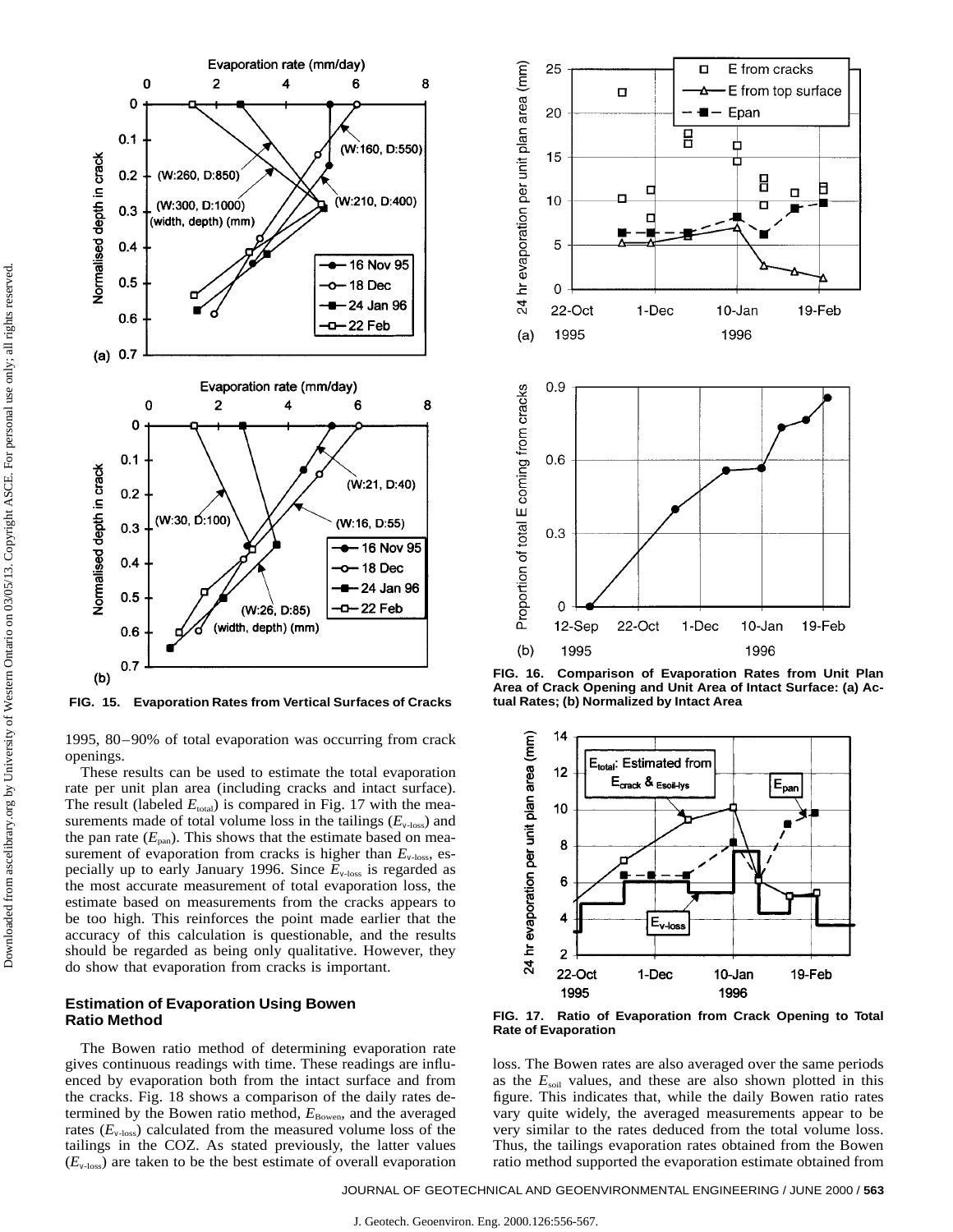

**FIG. 18. Evaporation Rates from Bowen Ratio Method, Compared with Total Volume Loss**



**FIG. 19. Evaporation Rates from Bowen Ratio Method Compared with Evaporation from Pan, Volume Loss, and Measured from Intact Tailings Surface**

volume change of the tailings in the COZ, and this confirms that the Bowen ratio method does not just measure the evaporation from the intact horizontal surface, but also includes the evaporation from the cracks.

Evaporation rates obtained by three different methods (i.e., volume loss measurement  $E_{\nu\text{-loss}}$ , Bowen ratio  $E_{\text{Bowen}}$ , and vertically installed microlysimeters  $E_{\text{soil-lys}}$ ) are plotted in Fig. 19, and Class A pan rates are also included for comparison. In this figure, the values  $E_{\text{pan}}$  and  $E_{\text{Bowen}}$  are weekly averaged values, while the  $E_{\text{soil-lys}}$  values are individual 24 hour readings. The volume loss measurements  $(E_{\nu\text{-loss}})$  are averaged over the intervals indicated by the ''steps'' in the plot. It can be seen from this figure that, whereas the rate of evaporation from the intact surface  $(E_{\text{soil-lvs}})$  falls rapidly after January 11, 1996, the Bowen ratio measurements remain very close to the ''true'' rate (as determined by  $E_{\nu \text{loss}}$ ), which reemphasizes that the Bowen ratio method takes account of the evaporation from the cracks and hence provides a good overall estimate of evaporation rate.

#### **SHEAR STRENGTH PROFILES**

One of the effects of the combined consolidation and desiccation of the tailings is that the shear strength gradually increases. Vane shear tests were performed vertically down through uncracked soil at locations 100–300 mm away from the nearest crack at various dates. The average depth of the adjacent cracks were also determined on the same dates. The measured vane shear strengths are shown plotted against depth in Fig. 20. On the curve for each profile of shear strength shown, a ''solid circle'' symbol on the curve indicates the depth of the crack on that date. The cracks reached the bottom of the tailings between February 9 and 23, 1996.

The maximum height (*H*) of unsupported vertical face that can be sustained in a material with unit weight  $\gamma$  and undrained shear strength *su* is given by

$$
H = \frac{2s_u}{\gamma} \tag{7}
$$

Thus, a crack cannot form at some depth *z* unless the shear strength at that depth is greater than a critical strength

$$
s_u(z)_{\text{required}} = 0.5\sigma_v(z) \tag{8}
$$

where  $\sigma_{\nu}(z)$  = vertical total stress at depth *z*.

Knowing the vertical stress profile, the relationship between maximum possible crack depth and shear strength can be determined. Such a relationship, for December 12, 1995, is shown in Fig. 20 as the dashed line, labeled ''max. possible crack depth.'' The point where this line intersects the measured shear strength profile at that date is shown by a ''solid square'' symbol. This indicates that the maximum possible crack depth at this date was about 850 mm, compared with the measured depth of about 500 mm. However, it can be seen that the measured shear strength profile at this date shows low values at depths of around 500 mm, and the profile almost intersects the ''max. possible crack depth'' curve at this depth. Thus, it may be that this weaker layer prevented cracking developing to the maximum possible depth.

"Solid square" symbols are also shown on the shear strength profiles for October 13, 1995, and November 16, 1996, and indicate the maximum possible crack depths at these dates. In both cases, the agreement between the measured crack depth and the predicted maximum crack depth is quite good. Though not shown in Fig. 20, the maximum possible crack depth for the January 12, 1996, profile is just over 1,100 mm, which is somewhat deeper than the measured value.

It is clear from this very crude analysis that the depth of cracking is generally overpredicted by this approach. This is not surprising, since it does not take into account any of the other factors that contribute to crack depth determination (such as the work required to form a crack or the tensile strength of the soil resisting formation of a crack).



**FIG. 20. Measured Vane Shear Strength versus Depth, and Average Crack Depth**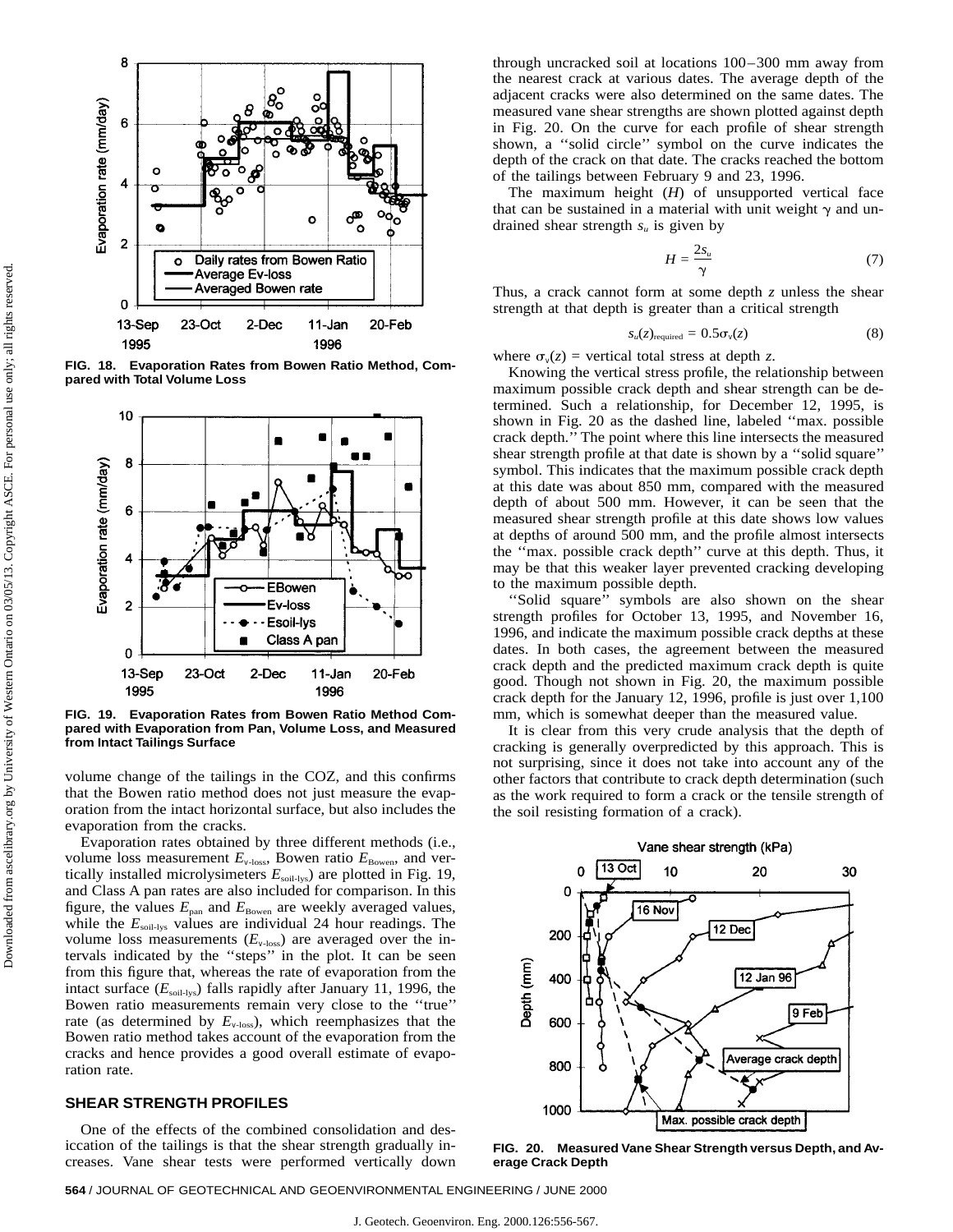## **ANALYSIS OF TEST RESULTS**

#### **Evaporation from Intact Horizontal Tailings Surface**

A number of authors (e.g., Hillel 1971) have suggested that the evaporation behavior from granular porous media can be separated into two stages, the nonlimiting stage and the soillimiting stage. In the nonlimiting stage, the evaporation rate is primarily controlled by the meteorological conditions, since there is always sufficient water available at the surface to meet the evaporative demand. The duration of this stage depends on the evaporation rate required by the atmospheric conditions and the ability of the soil profile to supply this rate. In the soil-limiting stage of drying, the water supply to the surface falls below that required by the atmospheric conditions, and evaporation from the soil is controlled by the moisture flow properties of the soil.

The measured evaporation behavior from intact horizontal surfaces in the test clearly showed these two stages of drying. The data presented previously in Fig. 13 show the evaporation rates obtained from freshwater lysimeters  $(E_{f_{\rm W-1ys}})$  and lysimeters with tailings  $(E_{\text{soil-lys}})$  at the test location in Pond #9. The evaporation rate obtained from freshwater lysimeters can be taken to represent the potential evaporation rate (i.e., the evaporative demand). The combination of low evaporation demand and high water content at the tailings surface up to early January 1996 created a long period of nonlimiting drying. The soil-limiting stage of drying started at this time, when the surface water content fell below the shrinkage limit value (see Fig. 10). Since evaporative demand remained high from then on, the evaporation rates from intact horizontal surfaces decreased monotonically with time in accordance with the concept of soil-limited evaporation.

Thus, the evaporation behavior from intact horizontal surfaces of a tailings deposit can be clearly separated into two stages, the nonlimiting stage and the soil-limiting stage, in keeping with the generally accepted concept for drying of nondeformable porous media.

## **Modeling Using MinTaCo Program**

The MinTaCo (Mine Tailings Consolidation) program, developed originally by Toh (1992) and updated by Seneviratne et al. (1996), was used to model the evaporation behavior of the Yoganup North Mine tailings. Full details of this program are provided by Seneviratne et al. (1996) and will not be repeated here. This is a one-dimensional large-strain consolidation program that incorporates surface evaporation. While the water flow to the exposed surface is greater than the evaporative demand, evaporation has no effect (other than to remove water that could otherwise be decanted). However, once this flow rate falls below the evaporative demand, a suction is applied to the surface to produce a sufficiently high hydraulic gradient towards the surface to maintain the upward flow at the rate required to satisfy the evaporative demand. This suction is allowed to continue to increase until it reaches the air entry suction value for the soil (assumed to be equivalent to the shrinkage limit for tailings with a significant clay content). From then on, the suction is maintained at the shrinkage limit, and the evaporation rate falls rapidly below the potential rate. (In reality, the suction continues to increase, but the rapid reduction in hydraulic conductivity with the onset of desaturation has the same effect of rapidly reducing the evaporation rate.)

Since it deals with one-dimensional flow only, the MinTaCo program is not capable of modeling the effects of cracks. However, it is able to deal with evaporation from the intact horizontal surface. Therefore, it has been used to model the evaporation behavior at this site.

#### *Consolidation Parameters*

The consolidation parameters represented by (1) and (2) were used in the modeling. The limiting value of suction was set at 8,000 kPa. This corresponds to the shrinkage limit of the tailings ( $e = 0.513$ ) and was calculated using (3).

#### *Boundary and Initial Conditions*

For the top surface boundary condition, the potential evaporation rate  $(E_p)$  for the tailings at Pond #9 was taken to be the measured average daily Class A pan evaporation rates (*E*pan) shown in Fig. 21 (average daily rates calculated from monthly totals in Fig. 2). At Pond #9, the tailings evaporation rates during the nonlimiting stage of drying were very similar to Class A pan evaporation rates, as shown previously in Fig. 13. Therefore,  $E_{\text{pan}}$  was considered to be an appropriate value for  $E_n$  for the modeling.

The soil-limiting stage of evaporation starts when the suction value at the tailings surface reaches the upper limit value, 8,000 kPa. Since the base material of Pond #9 was mainly sand, a fully permeable base boundary condition, with a fixed water table at the same level as the base, was assumed. Flow could occur downwards through this boundary, but upward flow was prevented (the model would have predicted upward flow from this boundary in the later stages of drying if this condition had not been applied).

Since the precise filling history of the pond was not available, the modeling had to be started from the ''as filled'' condition. The water content profile measured on September 22, 1995 (Fig. 22), was used as the basis for setting up the initial void ratio profile in the model, but some preliminary modeling work was required to determine an appropriate initial water content profile below the depths from which measurements had been made, particularly in view of the assumption of a drained base condition.

#### *Results*

The water content profiles predicted by the MinTaCo program at various dates after September 22, 1995, are shown plotted against depth in Fig. 22. Even allowing for having adjusted the starting profile to agree with the measured profile on September 22, 1995, the agreement at subsequent dates is good. However, once desaturation occurs at the top surface, the measured water content at the surface falls rapidly towards



**FIG. 21. Comparison of Measured Evaporation Rate with MinTaCo Output (Uncorrected, and Corrected for Crack Area)**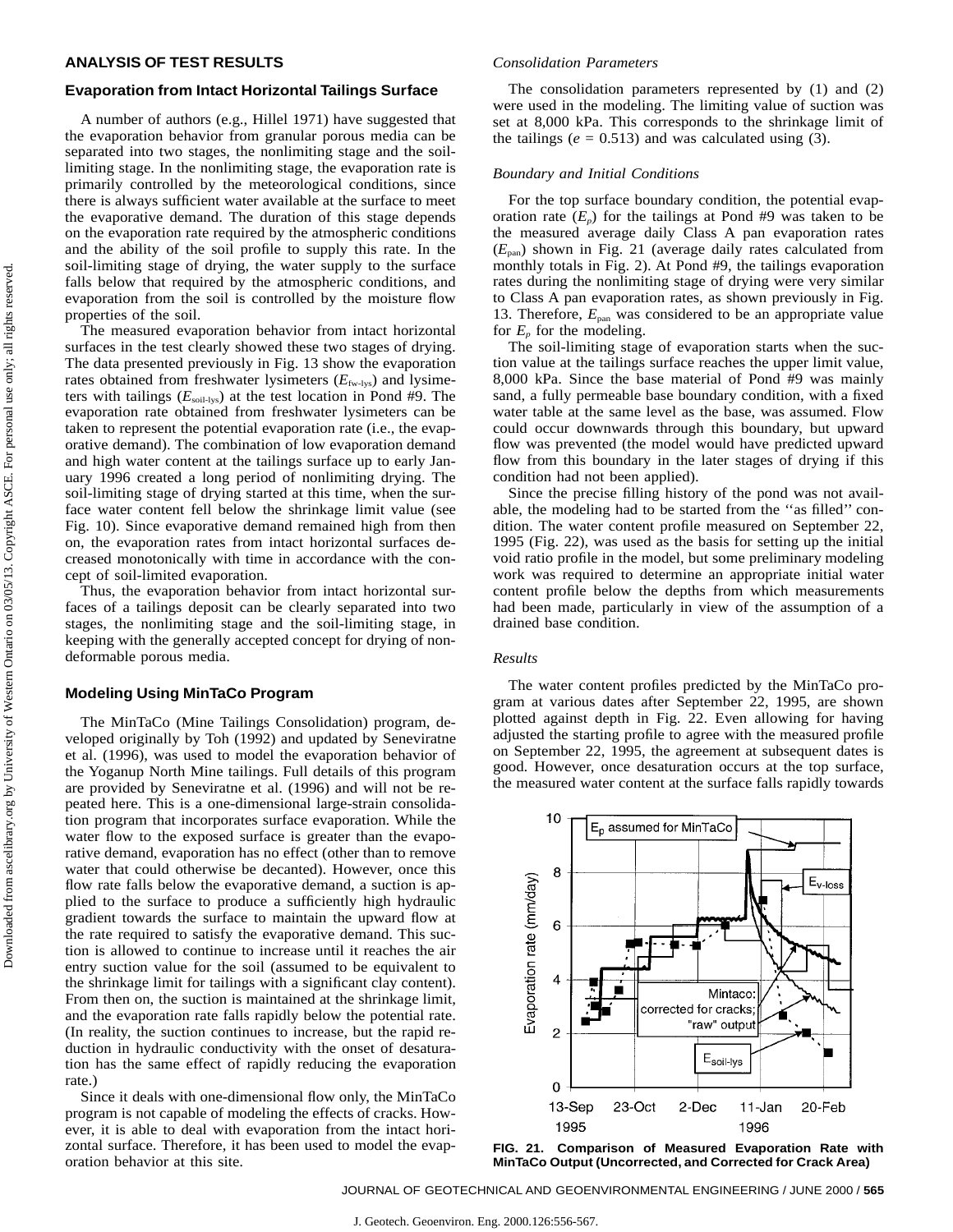

**FIG. 22. Comparison of Water Content Profiles with MinTaCo Predictions**

zero, whereas the algorithm used in the program does not allow the water content to fall below the point of air entry (the shrinkage limit of 19). Thus, whereas the measured water content profile on February 23, 1996, starts at about zero at the surface, the predicted profile starts at 19%. Note, however, that even though this limit of 19% is also indicated in the predicted profile for January 12, 1996, there is still some drying below the surface predicted between these two dates, and this is in agreement with the measured data.

The evaporation rates predicted by the MinTaCo program are compared with the measured values in Fig. 21. Two predicted rates are shown in this figure, one being the ''raw'' MinTaCo output, and the other the output corrected for the presence of cracks. This latter curve is discussed later. The measured data in this figure are the rates obtained from microlysimeters installed in the intact horizontal surface  $(E_{\text{sol-lys}})$ and the rates deduced from the measured volume loss  $(E_{\nu\text{-loss}})$ . The latter are averaged over the periods between volume measurements, whereas the former are 24 hour averages for individual days.

During the nonlimiting stage of evaporation (prior to early January 1996), the predicted rate is identical to the input potential evaporation rate  $(E_p)$ , since this is the imposed boundary condition in the modeling. It has been shown previously that the measured rate is reasonably consistent with the potential rate in this period; hence, imposing this as a boundary condition is a reasonable approach to use. After the shrinkage limit is reached, the predicted evaporation rate starts to fall off rapidly, as expected. In this period, the predicted rate is higher than the rates measured from the intact surface  $(E_{\text{soil-lys}})$ , but lower than the rates obtained from the measurement of volume loss  $(E_{\nu\text{-loss}})$ . The latter includes the effect of cracks, but the former does not. Thus, the algorithm used to model evaporation in the soil-limiting stage of evaporation appears to overpredict the evaporation rate from an intact surface and, in the absence of cracks, would therefore be conservative (in terms of predicting the drying rate). However, where cracking occurs, it might be unconservative. Nevertheless, the overall pattern predicted is reasonable.

#### *Correction for Effects of Cracks*

It has already been shown that, for the material at this site, the cracks that developed in the surface contributed significantly to water loss from the tailings. Thus, Fig. 17 showed that, even before the rate of evaporation from the intact horizontal surface began to fall below the potential evaporation rate (in January 1996), the cracks were contributing over 50% to the total evaporation rate, and subsequently this increased to almost 90%.

The total evaporation rate from a tailings surface with shrinkage cracks may be described by the following equation:

$$
E_{\text{total}} = E_{\text{intact}} \frac{A_{\text{intact}}}{A_{\text{total}}} + E_{\text{crack}} \frac{A_{\text{crack}}}{A_{\text{total}}}
$$
(9)

where  $A_{\text{total}}$  = total surface area; the definitions of  $A_{\text{inter}}$  and  $A_{\text{crack}}$  are as given previously [see (6)]; and  $E_{\text{intact}}$  and  $E_{\text{crack}} =$ rates of evaporation from the intact horizontal surface and the plan area of the cracks, respectively. Note that  $A_{\text{crack}}$  refers to the plan area of the crack openings and not to the total exposed surface area in the cracks. The ratio  $A_{\text{intact}}/A_{\text{total}}$  at any time during the drying stage may be calculated using the surface void ratio at that time  $(e_t)$  and the surface void ratio at crack initiation  $e_i(e_i < e_i)$ :

$$
\frac{A_{\text{intact}}}{A_{\text{total}}} = \left(\frac{1 + e_t}{1 + e_i}\right)^{2/3} \tag{10}
$$

The basis for this equation is that the void ratio change results from volumetric shrinkage, which at the surface is likely to be isotropic, and since

$$
\frac{V_{\text{total}}}{V_{\text{inact}}} = \left(\frac{1 + e_i}{1 + e_i}\right) \tag{11}
$$

then the ratio of areas is equal to the ratio of volumes to the power of 2/3.

For the Yoganup North Mine tailings, cracking commenced on about September 20, 1995, when the surface water content had dropped to about 56% (see Fig. 10), which is equivalent to  $e_i$  equal to 1.51. This value was used with (10) to give the ratio of intact to cracked areas as a function of the surface water content computed by MinTaCo.

In order to use (9), an estimate of  $E_{\text{crack}}$  is required, and this is not usually available. It has been shown that the rate of evaporation from the cracks (when expressed as total evaporation from the cracks per unit plan area of the cracks) can be considerably greater than the pan evaporation rate. Therefore, the pan evaporation rate could be taken to be a reasonable lower-bound estimate of  $E_{\text{crack}}$ .

Taking this approach, a correction has been applied to the MinTaCo prediction of evaporation rate, which effectively assumes that

$$
E_{\text{total}} = E_{\text{intact}} \frac{A_{\text{intact}}}{A_{\text{total}}} + E_p \frac{A_{\text{crack}}}{A_{\text{total}}}
$$
(12)

where  $E_{\text{intact}}$  = rate predicted by MinTaCo; and  $E_p$  = input potential rate. The resulting corrected curve is shown plotted with the uncorrected curve in Fig. 21. It can be seen from this figure that the correction has given an overall evaporation rate somewhat closer to the total rate measured for this site.

#### **CONCLUSIONS**

The evaporation behavior of freshwater tailings was monitored by using the microlysimeter technique and the Bowen ratio method and by measuring the volume loss of the tailings for over practically a full drying cycle. During this drying cycle, the growth of cracks in the tailings was monitored, and measurements were made of the evaporation rate from the sides of cracks, in order to provide an estimate of the contribution of cracks to the overall evaporation rate. The findings of this work are summarized as follows:

1. The method used to determine the total volume loss in